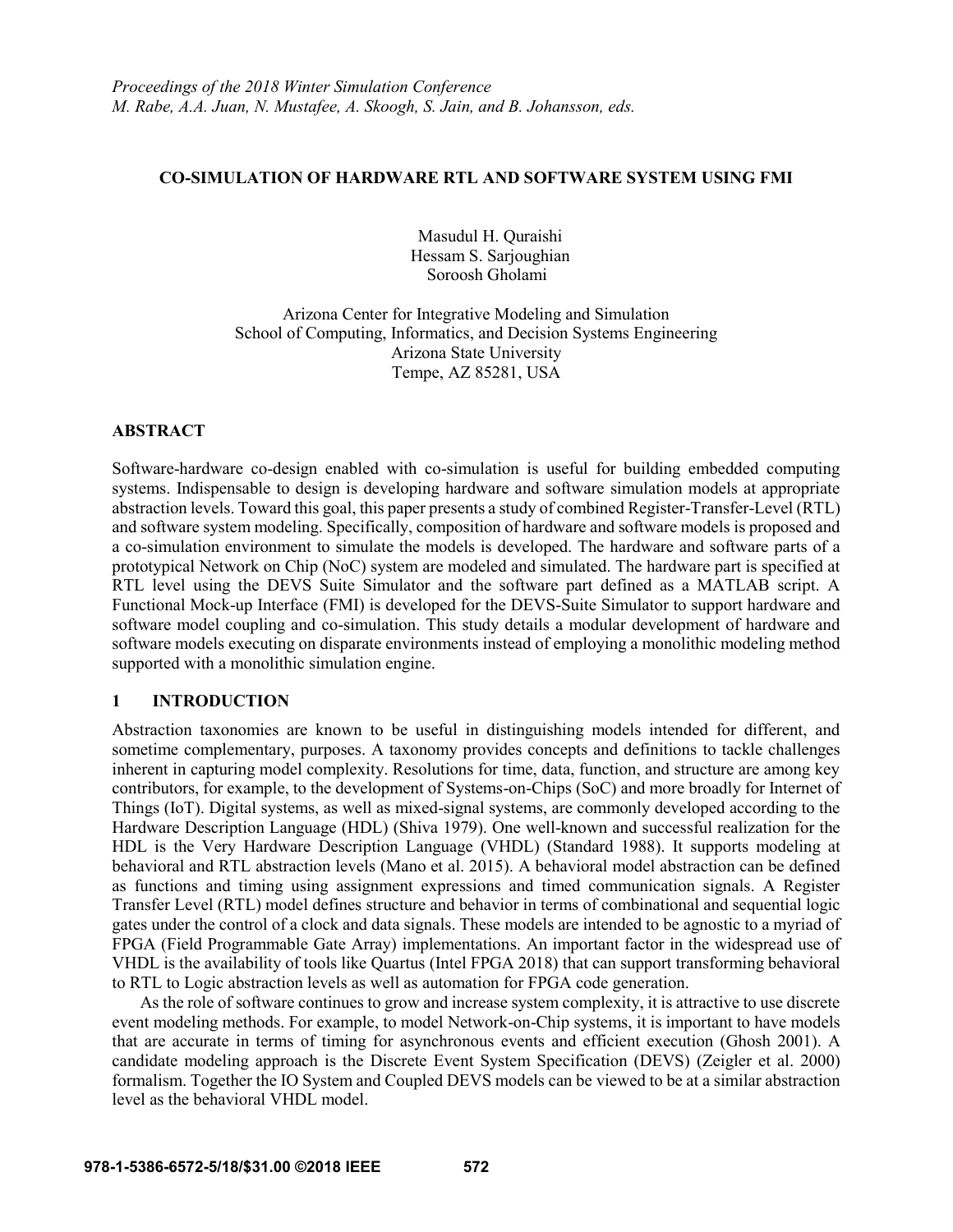Given the system-theoretic foundation of DEVS, it can be specialized at the RTL abstraction level (Chen and Sarjoughian 2009). A library of combinatorial and sequential DEVS RTL model elements were developed for MIPS32 and implemented in the DEVS Suite Simulator (ACIMS 2018). Use of the DEVS modeling framework encourages formal model specifications. Recently, methods and tools are developed to bridge the gap from mathematical specification to code with the aid of Unified Modeling Language (UML), Statecharts (Fard and Sarjoughian 2015) and UML Activity Diagrams (Sarjoughian et al. 2015). These modeling capabilities afford behavioral modeling that are beneficial to DEVS. RTL model can be developed more rigorously and systematically based on the formal DEVS specification with the semiformal Statecharts and UML Activity methods.

Designs for simulation and model checking of embedded systems benefit from a methodology where software and hardware components at different abstraction levels can be validated and verified (Gholami and Sarjoughian 2017). For such systems, it is important to use co-simulation to reduce design complexity and thus verification and validation efforts. For co-simulation, tools using their own simulation protocols (e.g., solvers) allow combining multiple domains with different time steps. Functional Mock-up interface (FMI) (Blochwitz et al. 2011) is a standard framework to couple simulators. In conventional FPGA design flow, hardware and software components are designed and validated separately. Using FMI allows to having a co-simulation environment where mixed hardware RTL and software models can be simulated separately. Co-simulation naturally lends itself to distributed execution since models can be executed as black-boxes relative to one another. To demonstrate this co-simulation, we propose - integrating the DEVS-Suite Simulator with MATLAB using the FMI standard. We have developed a co-simulation environment for hardware (RTL) DEVS models and software MATLAB models. As exemplar NoC component, we modeled a buffer for the incoming flits. In the presence of virtual channels, one of the most elegant methods of buffer design is circular (Ni et al. 1998). We consider a circular buffer with four cells, two virtual channels, and an on/off flow control mechanism. We developed this component in DEVS at RTL abstraction level. We extended this RTL design with a router modeled as a microprocessor and a firmware embedded in it. The firmware is abstracted as a MATLAB script which will be referred to as software model in the remainder of this paper. MATLAB is used to demonstrate the developed FMI for the DEVS-Suite simulator and using it for DEVS and non-DEVS simulations to interoperate.

The contribution of this paper is as follows. A generic DEVS-FMI interface is developed for the DEVS Suite Simulator. Basic NoC models are developed using DEVS and MATLAB. Then, the developed interface is used to achieve co-simulation of the RTL and software model. This kind of co-simulation is valuable as it allows independently developed software models as part of designing embedded software systems. The paper also discusses research on DEVS-based High Level Synthesis (HLS).

## **2 BACKGROUND**

This section briefly describes Network-on-Chip (NoC) system, its model development and simulation in DEVS, and the Functional Mock-up Interface (FMI).

## **2.1 Network-on-Chip (NoC)**

DEVS is grounded in systems theory which provides modeling using a formal specification. DEVS models are realized using an object-oriented programming language (Java) in the DEVS-Suite Simulator. DEVS employs the foundational concepts of components with I/O ports, modularity, and hierarchy. The I/O ports can be designed to have arbitrary values and they can be restricted. The dynamics of an atomic model in DEVS are defined in terms of external, internal, output, and time-advance functions. The first two define state transitions due to receiving inputs as external events and internal state changes. The latter two define generation of output events and time duration for each of the states the model can be in. Two primary state variables, phase and sigma, store the phase and timing information of the model. Other state variables (referred to as secondary) are needed to specify states of target system being modeled.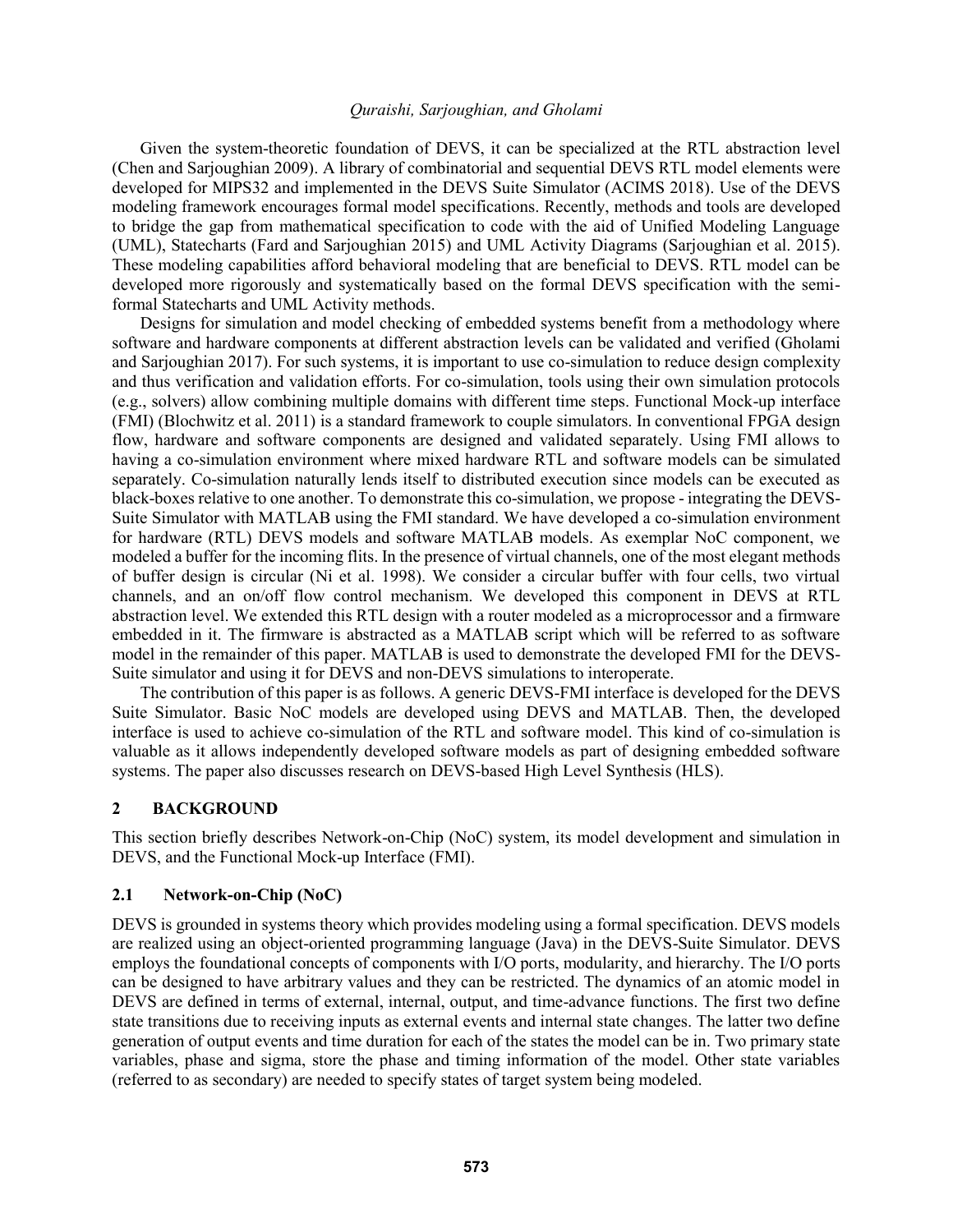A Network-on-Chip (NoC) is a communication system (Dally and Towles 2004) proposed to manage the interactions between Intellectual Properties in a System-on-a-Chip (SoC). The regular structure, costeffectiveness, and high bandwidth are the main reasons NoCs for large SoCs. In a NoC, streams of data are packetized and sent over the network. Routers are in charge of directing this packetized data (flits) toward their destinations. Flits go through 6 major phases in a router: queueing, routing, virtual channel allocation, switch allocation, switch traversal, and transmission. In this paper, we focus on the queueing phase where flits are queued in a buffer until they are dequeued under an overflow control mechanism.

# **2.2 Functional Mock-up Interface (FMI)**

The Functional Mock-up Interface (FMI) is proposed as an interface for model exchange and co-simulation of dynamic models (Blochwitz et al. 2011). This interface is devised to support model exchange and cosimulation. A component which implements the FMI interface is known as Functional Mock-up Unit (FMU). As a package, it contains model functionality as C code and information about the model as XML document. For model exchange, one modeling environment exports a model as FMU. The FMU can be imported and used by another FMI-compliant modeling environment. With FMI two or more simulation environments can be coupled to form a co-simulation environment. One of the simulation environment must be master while all others are slaves. The master simulator is responsible for synchronized data exchanges and executions of all slave simulators relative to its own execution cycles. An FMI adapter needs to be developed for slave simulator to communicate with the master. The adapter is a dedicated simulation component responsible for information retrieval from FMU and data exchange between master and slave simulators. In this paper, a  $C^{++}$  wrapper library for FMI 1.0 specification is used, which is called FMI++. In subsequent sections, FMI and FMI++ are used interchangeably.

# **3 RELATED WORK**

Development of efficient and reliable embedded systems requires hardware/software co-design and co-simulation. Numerous co-simulation environments and frameworks are introduced to tackle design and validation complexity of systems. Some of these related works are described in this section.

## **3.1 FMI based Co-simulation**

MECSYCO is a middleware developed for co-simulation of cyber physical systems (Camus et al. 2018). Co-simulation engine of MECSYCO utilizes DEVS formalism to integrate tools that use different formalisms, allowing homogeneous co-simulation of heterogeneous tools. A DEVS wrapping strategy is proposed for the FMU component in order to integrate varieties of continuous modeling and simulation (M&S) tools in MECSYCO. While MECSYCO integrates simulation tools under the same formalism using DEVS wrappers, our approach connects simulation tools differently. We have created a **DEVS-FMI interface** to connect simulation tools with DEVS-Suite Simulator using FMI as middleware. In MECSYCO, if an M&S tool uses a formalism that does not comply with DEVS, it cannot be integrated. In our approach, compliance with DEVS formalism is not needed. However, an M&S tool must provide an FMI adapter to connect.

A co-simulation of a distributed application with FMU using SimGrid is proposed (Camus et al. 2016). In this work, co-simulation of equation-based FMU with a code-based distributed application is presented by embedding FMU generated from one simulation tool (OpenModelica) into another tool (SimGrid) as a dedicated model. Unlike our work, the co-simulation is achieved through the exchange of model I/O rather than using the concept of interoperability of simulation tools. This represents a weak form of co-simulation. In our work, the FMU generated from MATLAB is not embedded into DEVS-Suite Simulator, it is used to connect with MATLAB using interoperability with FMI.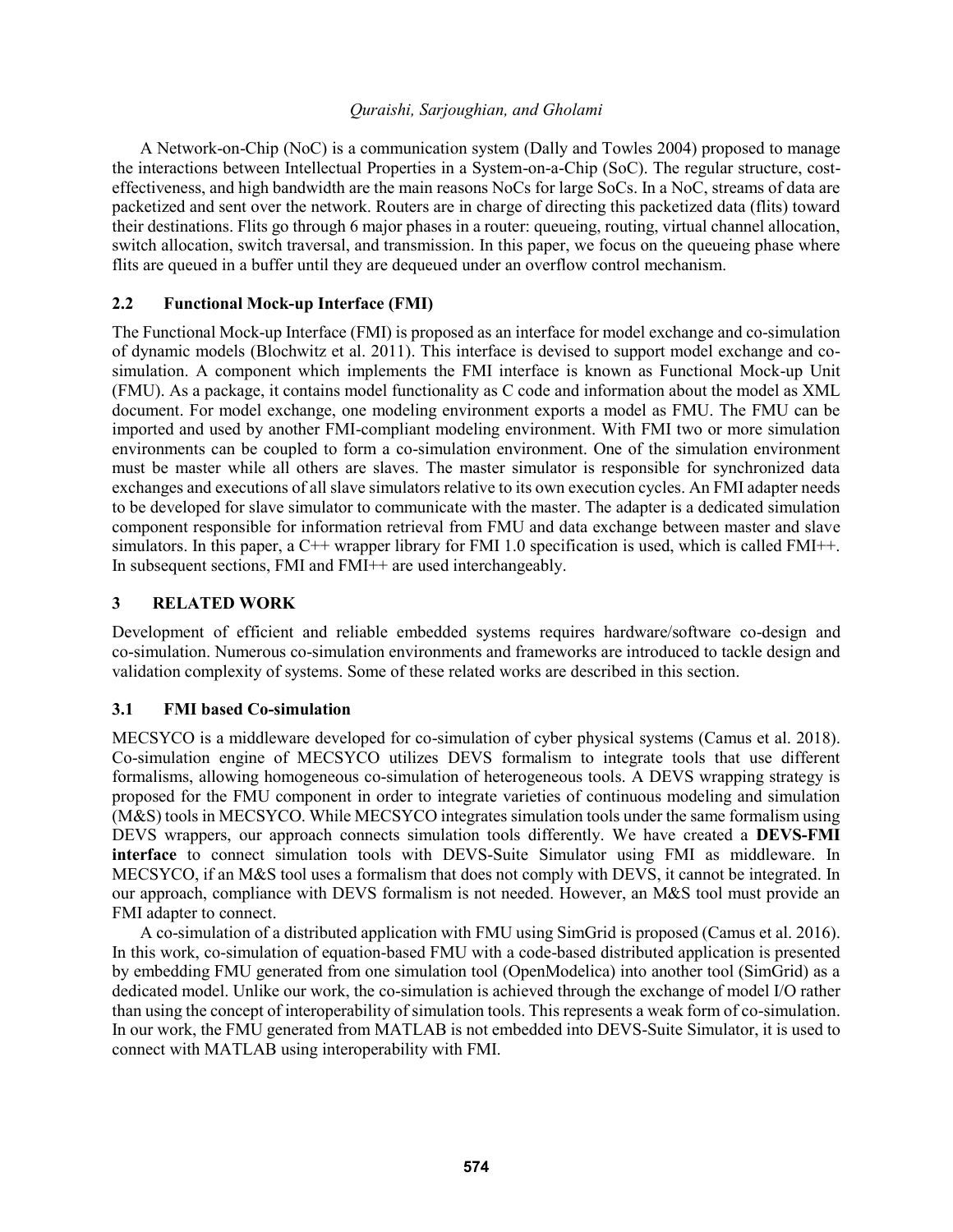#### **3.2 Co-simulation involving Hardware Models and Simulators**

A High-Level Architecture (HLA) based co-simulation framework for mixed signal SoC design is proposed (Seok et al. 2017). The co-simulation framework provides a formal interface to integrate new simulation tools and connect with existing hardware simulators and emulators in the framework. The framework utilizes HLA-based interoperability between mixed signal heterogeneous hardware models and tools. The simulation tool to be integrated into the framework needs a Signal Event (SE) converter. Compared to this work, our models are abstracted at RTL level and we use FMI based interoperability to connect simulation tools. The simulation tools use FMI adapter to connect to DEVS-FMI co-simulation environment.

SystemC (SystemC 1999) is a C++ library supporting transaction level modeling (TLM) (Maillet-Contoz and Strassen 2005) as an intermediate abstraction between Register Transfer Level (RTL) and architecture-independent abstractions. TLM allows specifying systems by excluding details of communication architecture. SystemC is designed to support modeling, simulation, and architectural exploration of TLM models. The modeling process is grounded on classes and macros developed in C++. One important advantage of SystemC (in relation to Hardware Description Languages) is its support for modeling both hardware components and embedded software. This enables designers to explore partitioning of system functionality into hardware and software components. SystemC does not have an RTL model library. However, tools like Vivado HLS (Vivado Design Suite 2018) provide an automatic transformation from SystemC specification to RTL as well as co-simulation of SystemC and RTL. A co-simulation of SystemC TLM and RTL is proposed by (Park et al. 2008) for system verification. Compared to SystemC, DEVS is not restricted to TLM only. Moreover, DEVS has a library of combinational and sequential RTL models (Chen and Sarjoughian 2009). We used these models to design circular buffer at RTL level.

HDL Verifier tool (MathWorks 2017) of MATLAB & Simulink allows linking HDL simulator with MATLAB and Simulink in a client server configuration. This approach is analogous to frontend backend approach used for simulation tool coupling (Widl and Müller 2017). MATLAB and Simulink provide co-simulation function and blocks which can be used by behavioral HDL model in an HDL Simulator. However, co-simulation of RTL level models with MATLAB and Simulink is not supported in this tool.

Ahmed et al. (2017) addresses incompatibility between simulation tools and model composability as future challenges in High Performance Computing (HPC) modeling and simulation. One of the solutions they suggested was to agree on a communication API for different simulation components. Also, they emphasized on creating and maintaining comprehensive model libraries of hardware and software components. In our work, we use DEVS-FMI interface as communication API between simulation components. We have added new models to the existing library of MIPS models. Our co-simulation approach and the DEVS-Suite simulator can be used to tackle the software and hardware co-design at multiple levels of abstraction using different modeling methods with co-simulation support.

### **4 MODELING CIRCULAR BUFFER**

Buffers are an integral part of NoC design. In a System on Chip (SoC), packets sent from one IP to another are kept temporarily in a buffer when there is traffic in the network. In this section, we consider a circular buffer (also known as a ring buffer) model as an example. The buffer operates in First-In-First-Out (FIFO) manner and it has four memory locations for storing data packets. Separate read and write pointers keep track of the memory locations to be sequentially read from and written one at a time. When the last slot in buffer is read or written, the corresponding pointer points to the first slot again. The relative position of the pointers is used to determine the empty or full state of the buffer.

#### **4.1 DEVS Modeling**

A library of previously developed RTL models (Chen and Sarjoughian 2009) are used to create a RTL circular buffer model. For modeling the Circular Buffer, other models including adder, read and write pointer multiplexers, comparator, and, or, and bit converter supporting pointers are introduced to the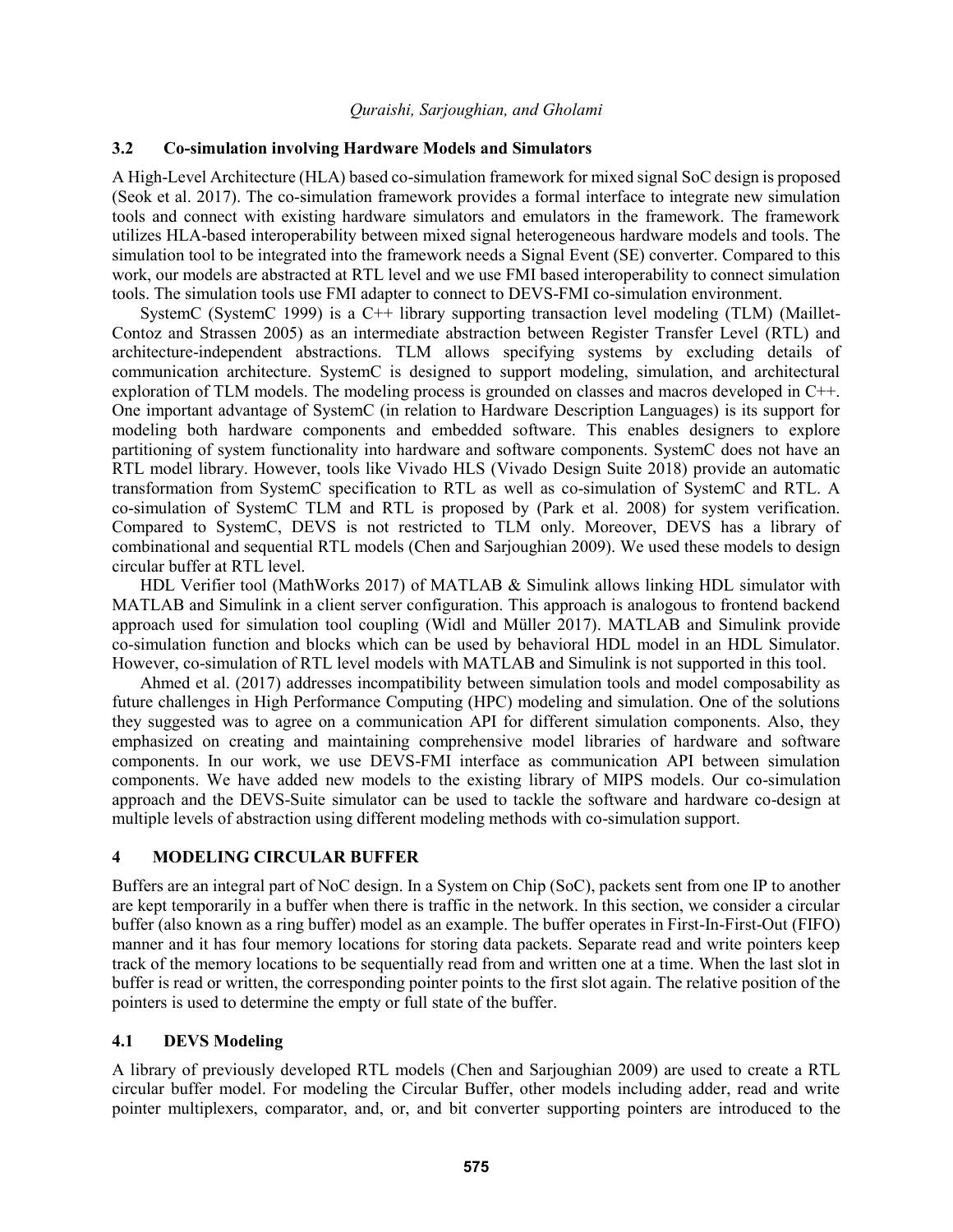DEVS-RTL model library implemented in the DEVS-Suite Simulator. Figure 1 shows a partial list of components added to the DEVS-RTL model library (see also the package named *Other* in Figure 2). In Section 4.2, this design is extended by adding a Router atomic model. As DEVS allows hierarchical design, some of the models are blackboxed into two coupled models *ReadWriteLogic* and *BufferMemory-4*. ReadWriteLogic model is created using basic gates (AND, OR, NOT) which provide the necessary logics to read and write the buffer. BufferMemory-4 model is created using registers and multiplexers and it represents the four memory slots of the circular buffer. A coarse grain model (i.e., without gate-level abstractions) for the circular buffer is also developed.

| Component  | <b>Instances</b>                 | Functionality                                                                                                 |  |  |  |  |
|------------|----------------------------------|---------------------------------------------------------------------------------------------------------------|--|--|--|--|
| Register   | memory0, 1, 2, 3                 | Four slots for the circular buffer; each slot can hold 4 bits of                                              |  |  |  |  |
| With       |                                  | data                                                                                                          |  |  |  |  |
| Enable)    | Readptr                          | stores the current pointer to the memory location to be read                                                  |  |  |  |  |
|            | Writeptr                         | stores the current pointer to the memory location to be written                                               |  |  |  |  |
|            | data out                         | stores output data while reading                                                                              |  |  |  |  |
| Decoder    | Decoder                          | Each output of decoder works as a selector for memorymux block                                                |  |  |  |  |
| Adder      | increments write pointer<br>add0 |                                                                                                               |  |  |  |  |
|            | add1                             | increments read pointer                                                                                       |  |  |  |  |
| Comparator | Equal0, Equal1                   | Compares its two inputs to see if they are equal                                                              |  |  |  |  |
| Converter  | Conv2to3 rdptr                   | In RTL created from VHDL, a new wire is added or existing wire                                                |  |  |  |  |
|            | Conv2to3 wrtptr                  | is grounded to support different bit sizes; models implement                                                  |  |  |  |  |
|            | Conv3to2 wrtptr                  | same functionality for DEVS-RTL; models convert two bit binary<br>to three bit or three bit binary to two bit |  |  |  |  |
|            |                                  |                                                                                                               |  |  |  |  |

Figure 1: Partial list of Components added to MIPS library in DEVS-Suite Simulator.

Figure 2 shows the NoC source library added to the RTL package developed for the DEVS-Suite Simulator. *CircularBufferRTL.java* and *RouterBufferComposed.java* correspond to the coupled models shown in Figure 3 and Figure 4 respectively. Figure 2 also shows additional model libraries (Other directory) developed and used for DEVS-RTL design. This RTL circular buffer is implemented and simulated in the DEVS-Suite simulator 4.0.0 (ACIMS 2018).

| <b>P</b><br><b>SFC</b>      | <b>B</b> Other<br>$\overline{a}$ |
|-----------------------------|----------------------------------|
| controller                  | Add0.java<br>л                   |
| hacade                      | Add1.java<br>л                   |
| GenCol                      | Conv2to3.java<br>л               |
| graphics<br>Ò               | Conv3to2.java<br>л               |
| $\triangleright$ mips       | Decoder.java<br>л                |
| model                       | Demux.java<br>л                  |
| <b>B</b> RTL                | Equal.java<br>m                  |
| Basic                       | Equal <sub>0.java</sub><br>m     |
| Mips<br>b.                  | Equal3.java<br>л                 |
| $\triangle$ NoC             | generator.java<br>л              |
| ▲ CircularBuffer            | HeadTailExtractor.java<br>m      |
| J CircularBufferRTL.java    | LogicGenerator.java<br>n         |
| RouterBufferComposed.java   | LogicReadWrite.java<br>л         |
| Other<br>Ы<br><b>Dental</b> | MemoryPackage.java<br>л          |
| Router<br>والتنزل           | Mux2.java<br>m                   |
| Router.java<br>L            | Mux4.java<br>л                   |

Figure 2: NoC Library added to DEVS-Suite Simulator.

## **4.2 Model Extension with Router**

The DEVS RTL model developed in section 4.1 is extended with a router model (Figure 4) and co simulated with a software model. A MATLAB script running in MATLAB execution environment represents the software system. The hierarchical coupled model shown in Figure 4 has components at two different abstraction levels. *Router* and *HeadTailExtractor* are modeled as hardware Intellectual Property (IP). Other models are at the RTL abstraction level. The circular buffer model in Figure 3 is shown as a blackbox. The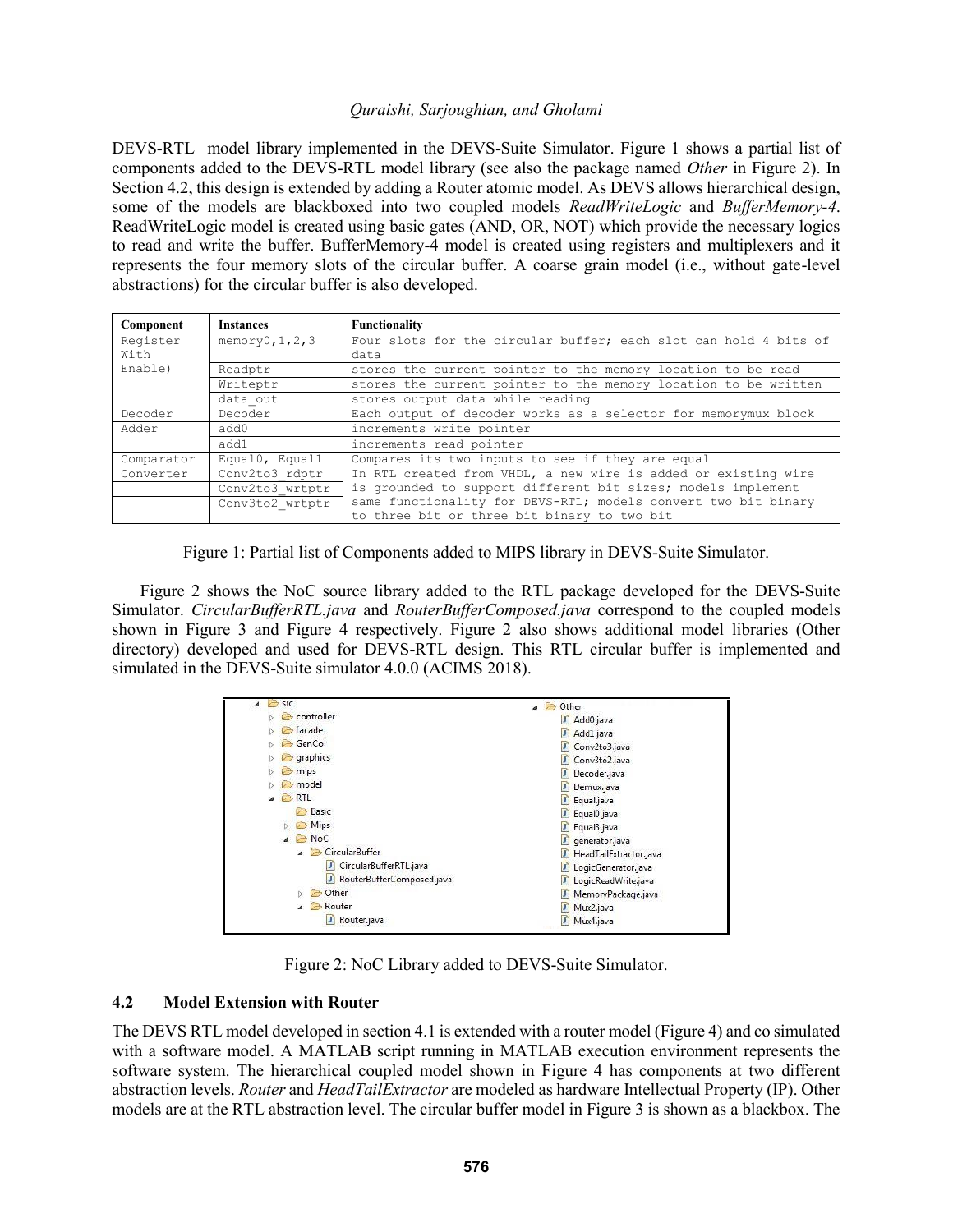router is an atomic model which represents a microprocessor with a firmware. The function of the router model is to decide route for incoming data packets. The firmware is a software permanently programmed into a flash memory inside the microprocessor. The firmware is modeled as a MATLAB script (*RouterFirmware.m*). Details of the firmware model are discussed in Section 4.3.



Figure 3: Hierarchical DEVS model of circular buffer.

The R, H, T, HeadTailExtractor, and Demux atomic models are added in the extended model. We designate these as supporting models for the circular buffer and the router. The R, H, and T models are status registers that store Head, Tail and destination route of a packet, respectively. HeadTailExtractor model receives a packet from circular buffer and provides head flit to the router. The Head flit contains destination address which is used for packet route calculation. The Demux model sends packets to correct output ports using the decision from the router model.

An experimental frame model consisting of three atomic models: clock, generator and logic generator is developed. The clock model provides 0 and 1 values to the *clk* input of the circular buffer denoting high and low state of clock pulse. The logic generator model provides the logic to enable the circular buffer in read or write mode. The generator creates data packets and sends them to the *data\_in* input port of the circular buffer. Each packet is represented with 14 bits of data. The first 6 bits denotes head flit which has destination address. The following 4 bits are data bits and last 4 bits denote tail flit. For example, in a packet represented by 01100111110000, 011001 is the head flit, 1111 is 4 bit data, and 0000 is the tail.

## **4.3 Model Development in MATLAB**

The router modeled in DEVS is abstracted as a microprocessor which has a firmware embedded in it. We have modeled the firmware using a MATLAB script. The script has a function which takes destination information from head flit and calculates route using adaptive x-y routing. Unlike DEVS atomic model, the script is untimed; it has no clock or time advanced function in it. It executes and returns route value when requested. In tool coupling co-simulation, an FMI adapter is required for slave tool to connect with FMI. Existing adapter is developed for MATLAB (Widl and Müller 2017) on top of FMI++ library (MATLAB-FMIPP). A new derived class is developed (*RouterFMIAdapter.m* file shown in Figure 5) from this base adapter so that firmware script can communicate and perform data exchange with FMI during cosimulation. This RouterFMIAdapter has functions to initialize firmware I/O and perform simulation steps. RouterFMIAdapter and its base adapter uses MEX (Matlab Executable) functions to communicate with C++ backend functions. Firmware model and FMI adapter are packaged into an FMU (*RouteCalculator.fmu*) using scripts developed in MATLAB and Python as part of MATLAB-FMIPP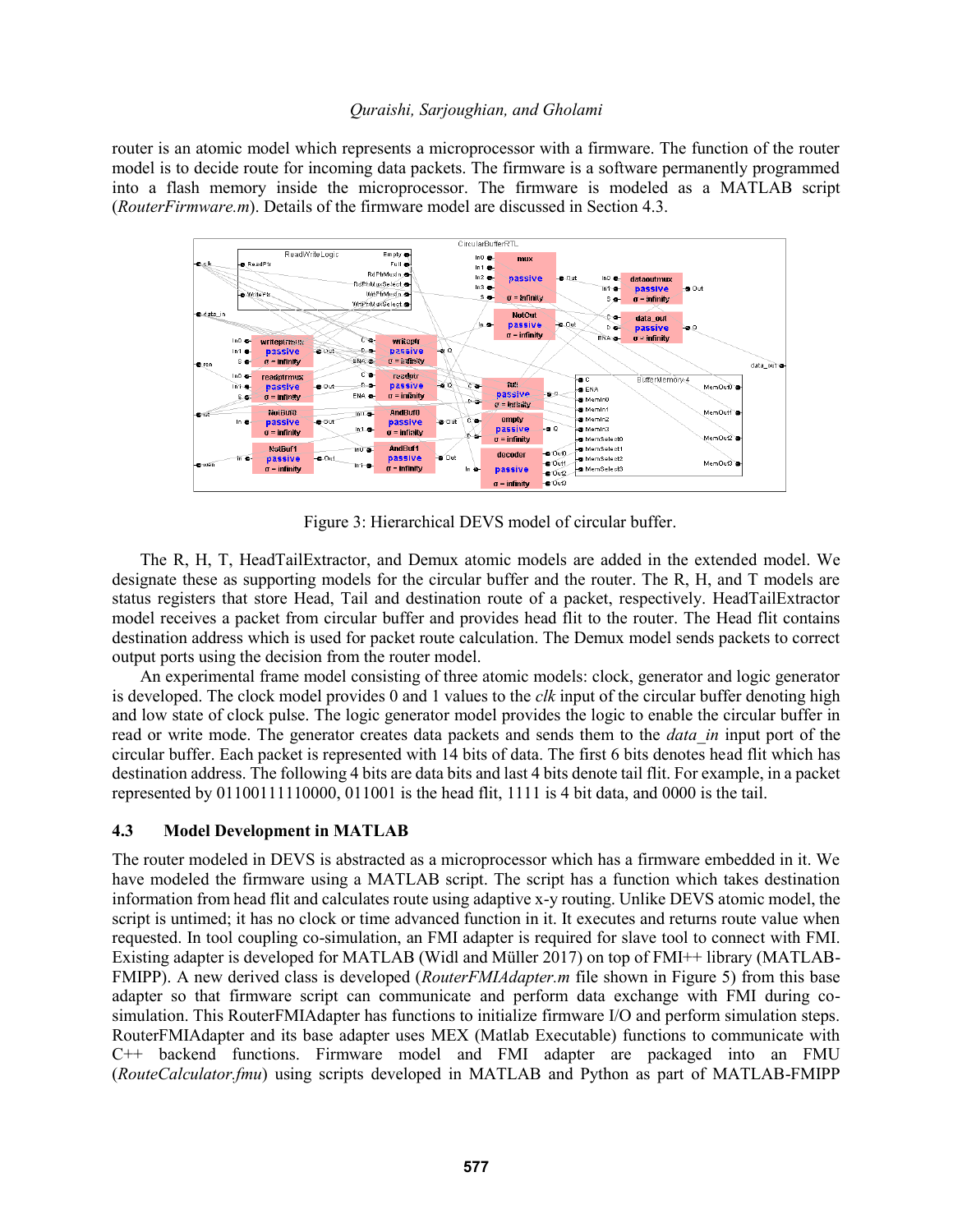project. These scripts also create *modelDesription.xml* file for FMU. Figure 5 shows list of files when RouteCalculator.fmu is unpacked.



Figure 4: Circular buffer model extended with Router and supporting atomic models.

## **5 CO-SIMULATION OF HARDWARE AND SOFTWARE MODELS**

The extended DEVS-RTL model of section 4.2 and scripts developed in MATLAB are coupled in a co-simulation environment. FMI++ (Widl et al. 2013) is used as a middleware to achieve interoperability of DEVS-Suite Simulator and MATLAB during co-simulation. We discuss the development of the interface, execution and timing aspects of the co-simulation in this section.

### **5.1 Development of DEVS-FMI Interface**

A DEVS-FMI interface is developed for DEVS-Suite Simulator. This interface is intended for communication between simulator classes of DEVS-Suite with FMI++ functions. Figure 5 illustrates different packages created in DEVS-Suite Simulator. DEVS-FMI interface and the classes using that interface is added to simulation package of DEVS-Suite. Frontend.java class contains Java native functions required to access  $C_{++}$  functions of  $FMI_{++}$  frontend. Java Native functions along with the  $C_{++}$ implementation of the functions in FMI++ are compiled into a library named jni-frontend.dll (Figure 5) which is used by class Frontend. *CoSimIO.java* class implements DEVS-FMI interface and extends Frontend class to provide necessary functions for co-simulation.

In DEVS-Suite Simulator, modeling and execution layer are separated from each other as shown in Figure 5. Development of this interface benefits from this separation. Each atomic model is simulated by a dedicated atomic simulator and each coupled model is simulated by its dedicated coordinator. The simulator classes interact with FMI functions using the interface and perform necessary data exchange with modeling layer. This ensures flexibility to use different models in co-simulation without changing the DEVS-FMI interface or simulator.

## **5.2 Using FMI++ as Middleware for Tool-coupling**

FMI++ (Widl et al. 2013) is basically the FMI 1.0 implementation wrapped with C++. There are two main utility packages in FMI++ library: Export and Import. These packages are compiled into library files fmippex.dll and fmippim.dll respectively (Figure 5). Import utility package provides functionality to import FMU and use it as a model in a simulation tool. The export utility allows existing simulator tools to export their model as FMU as well as connect to other simulator tools. In section 4.3, MATLAB models are packaged into FMU using a wrapper of the export package of FMI++. In this way, FMI supports modular development, allowing creating FMU as a model entity. When FMU is used in a standalone co-simulation or tool-coupling co-simulation, FMI basically provides the capability of distributed execution of the model embedded in FMU.

Export utility package has three key components: Frontend, Backend and Data Manager. Frontend component provides the interface for external simulation tool to connect and implement functionality as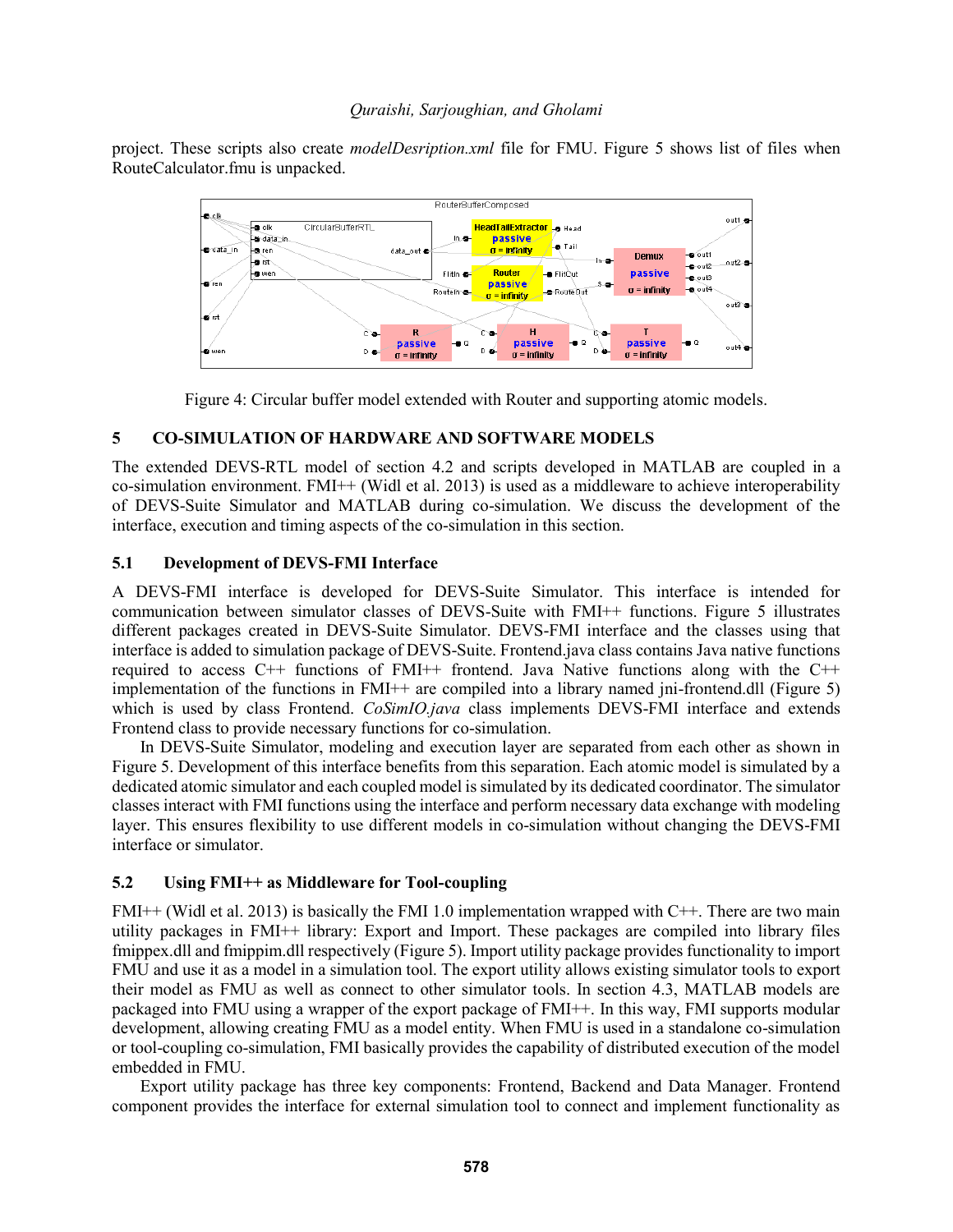FMI component. Backend component is the counterpart of frontend which can be used by the slave tool to connect and exchange data with the Frontend. The in-between data manager ensures proper synchronization and data handling using shared memory. Data manager uses semaphores to ensure safe access to variables. Shared variables in data manager are not read or written unless blocking functions *waitForMaster* and *waitForSlave* returns. Also, *signalToMaster* and *signalToSlave* functions are used to notify simulators after data is read or written. These three components are used to connect DEVS-Suite simulator and MATLAB during execution of co-simulation as shown in Figure 5.



Figure 5: Illustration of co-simulation of DEVS-Suite and MATLAB using FMI++.

RTL-DEVS models in the DEVS-Suite simulator are written in Java and the software model is written in the MATLAB script language. As the DEVS-Suite simulator does not support FMI++, the DEVS FMI interface is developed. The DEVS-Suite simulator and MATLAB use C++ functions via Java Native Interface (JNI) and MEX (MATLAB executable) functions, respectively.

#### **5.3 Execution of Co-simulation**

The circular buffer can be operated in two different modes: read mode and write mode. If write mode is enabled (*wen*=1, ren=0) and the buffer is not full, packets received in *data in* port are saved into the buffer memory. In read mode (*wen*=0, ren=1), data is read sequentially and available at the *data out* port of circular buffer. The circular buffer is constrained to read or write only one packet at a time. When each packet is read, the Router atomic model in Figure 4 needs to provide destination route to Demux model. Demux model then sends the packet to one of the four output ports based on the route. Destination route is calculated by the firmware model during co-simulation. Therefore, in the read mode, DEVS-Suite Simulator needs to initiate co-simulation every time a packet is read.

The DEVS-Suite simulator has a hierarchical simulator architecture for its hierarchical model (Figure 5). Each atomic model is simulated by a simulator and each coupled model is simulated by a coordinator. There is a root coordinator which coordinates all the simulators and coordinators. At the beginning of the simulation, the coordinator for the outer coupled model, let's call it *out-coord*, unpacks the FMU and parses information about slave simulator tool and shared variable from modelDescription XML file. Two shared variables of type Integer are specified in the modelDescription file: Head and Route. Head is an input variable and Route is output variable. Root coordinator also has the information which atomic model takes part in data exchange during co-simulation. In the extended model we developed (Figure 4), Router atomic model takes part in data exchange in co-simulation. The atomic simulator for Router model uses DEVS-FMI interface to perform this data exchange (Figure 5).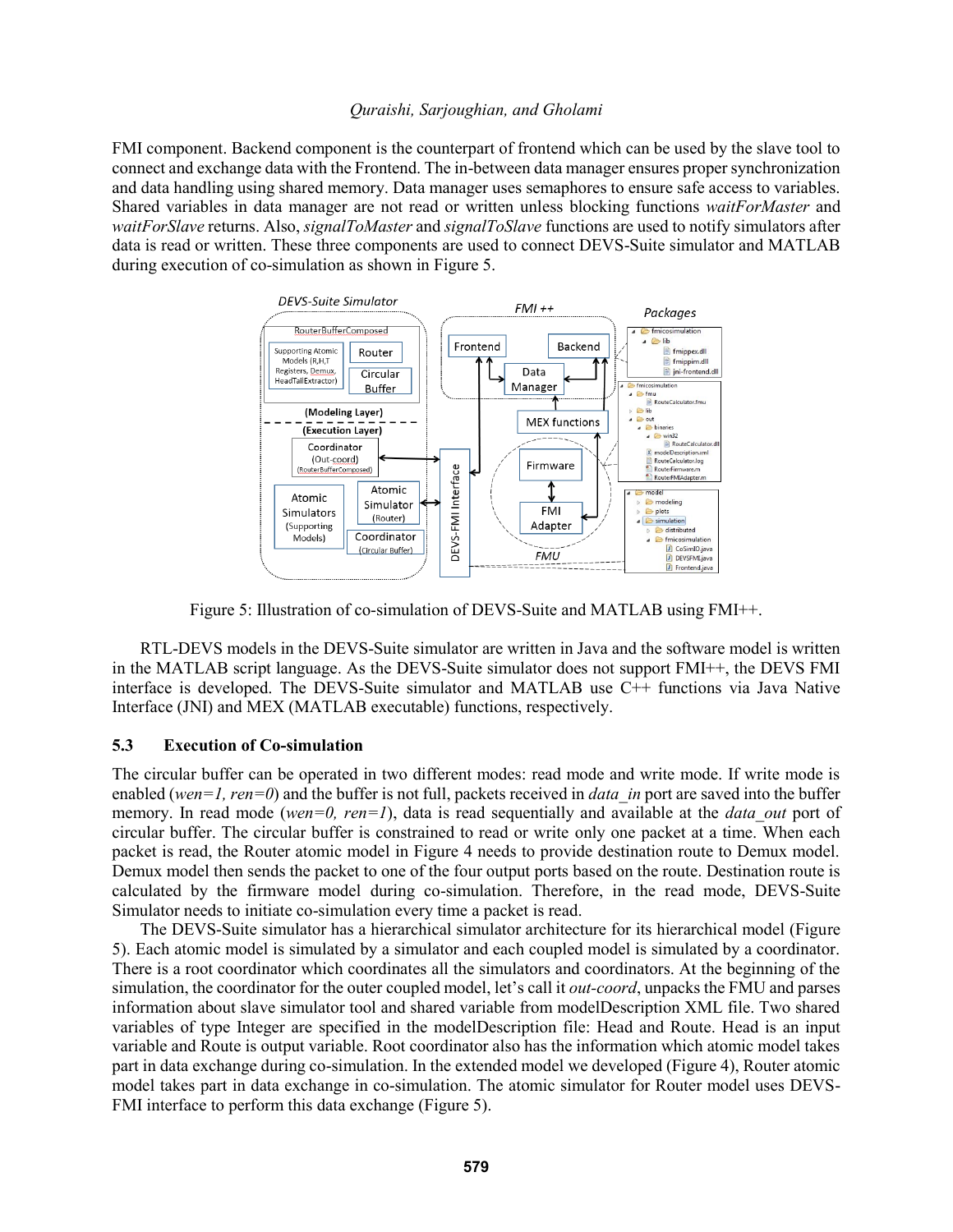Table 2 provides a list of key functions used by master simulator during co-simulation in order of their execution. When a packet is read, the HeadTailExtractor model sends the head to Router model. As soon as the head is received, Router model decodes destination x and y coordinate from the head. *Out-coord* uses DEVS-FMI interface to notify FMI++ Frontend to instantiate slave and initialize. The atomic simulator for Router writes the shared variable *Head* using *setInteger*function and calls the *doStep* function. At this point, MATLAB executable simulates the firmware model and updates Route variable through FMI-Adapter. Atomic simulator reads the updated Route and *out-coord* sends it Router. Router model produces the route value as output and it is sent to Demux model. Demux sends the packet to the output port.

#### **5.4 Time Synchronization**

In a co-simulation, subsystems are simulated independently in their respective simulators and data exchange takes place during simulation. The simulators are responsible for maintaining their own simulation time. When the simulators have different notion of time, synchronization of their timing is required.

Each DEVS atomic model has its own timing denoted with variable sigma and maintained by simulator using time advance function as discussed in Section 2.1. As hardware models are executed using clock steps, a separate clock model is used for fixed step execution. Models that create combinational circuit (i.e. logic gates) have a sigma of zero. Additional timing parameters, like latency and propagation delay or setup time and hold time of registers can be modeled using time advance function in DEVS. During monolithic simulation, DEVS simulator clock advances its clock according to the sigma of different models.

Slave simulator executes specified steps within a time window defined by a start and a stop time. FMI adapter of the slave is aware of a communication point when data exchange takes places during runtime. Data manager takes care of synchronization of data exchange as discussed in section 5.2. In our simple example, the firmware model developed in MATLAB has no notion of time, it is an untimed script. The script executes only once to produce route value. After running, it writes to the shared variable immediately. Therefore, the concept of start time, end time, step size and communication point is not needed for execution of the example. The execution of the script can take arbitrary time, depending on the machine that runs the simulation. Even though FMI provides means for synchronized data exchange, FMI is untimed like the MATLAB scripts. Like C++ program, execution of frontend, backend and data manager is sequential.

A sample execution for the router is shown in Figure 6. Here, trajectories show that the Router receives the head input from HeadTailExtractor on its *FlitIn* port at time t=300. When an input on *FlitIn* input port is received, its atomic simulator sends it to MATLAB via the DEVS-FMI interface. The calculated route is collected by out-coord and sent back to the router through *RouteIn* port. Upon receiving input *RouteIn* input port, the phase is changed to *SendRoute* and the route is sent to Demux via the *RouteOut* port at *t = 320.*

## **6 RESULT AND PERFORMANCE ANALYSIS**

DEVS models are developed using Java in Eclipse (Eclipse Foundation 2001) and simulated in DEVS Suite Simulator version 3.0.0. Router adapter and firmware models were developed using MATLAB R2013a. FMI++ library functions have compile-time and run-time dependency on Boost libraries (Dawes et al. 1998). Boost version 1.58.0 is used. The co-simulation is performed on a Windows 7 machine with Intel Core2Duo 2.93 GHz CPU and 8 GB of RAM.

Using the above environment, the actual time recorded for executing the circular buffer using the DEVS-Suite Simulator and FMU is tabulated in Table 3. Hierarchy 1 refers to an RTL model is a coupled model that has only atomic models. In Hierarchy 2, selected atomic models of are represented as hierarchical models. Simulation time is recorded for monolithic simulation of circular buffer model and also for co-simulation with MATLAB. As expected, hierarchical models require more time to execute due to additional I/O couplings and message passing. Also, we observe that co-simulation takes more time than monolithic simulation. The model developed for co-simulation has a router and other supporting models added to the circular buffer model. Execution time of these additional models add to the simulation time.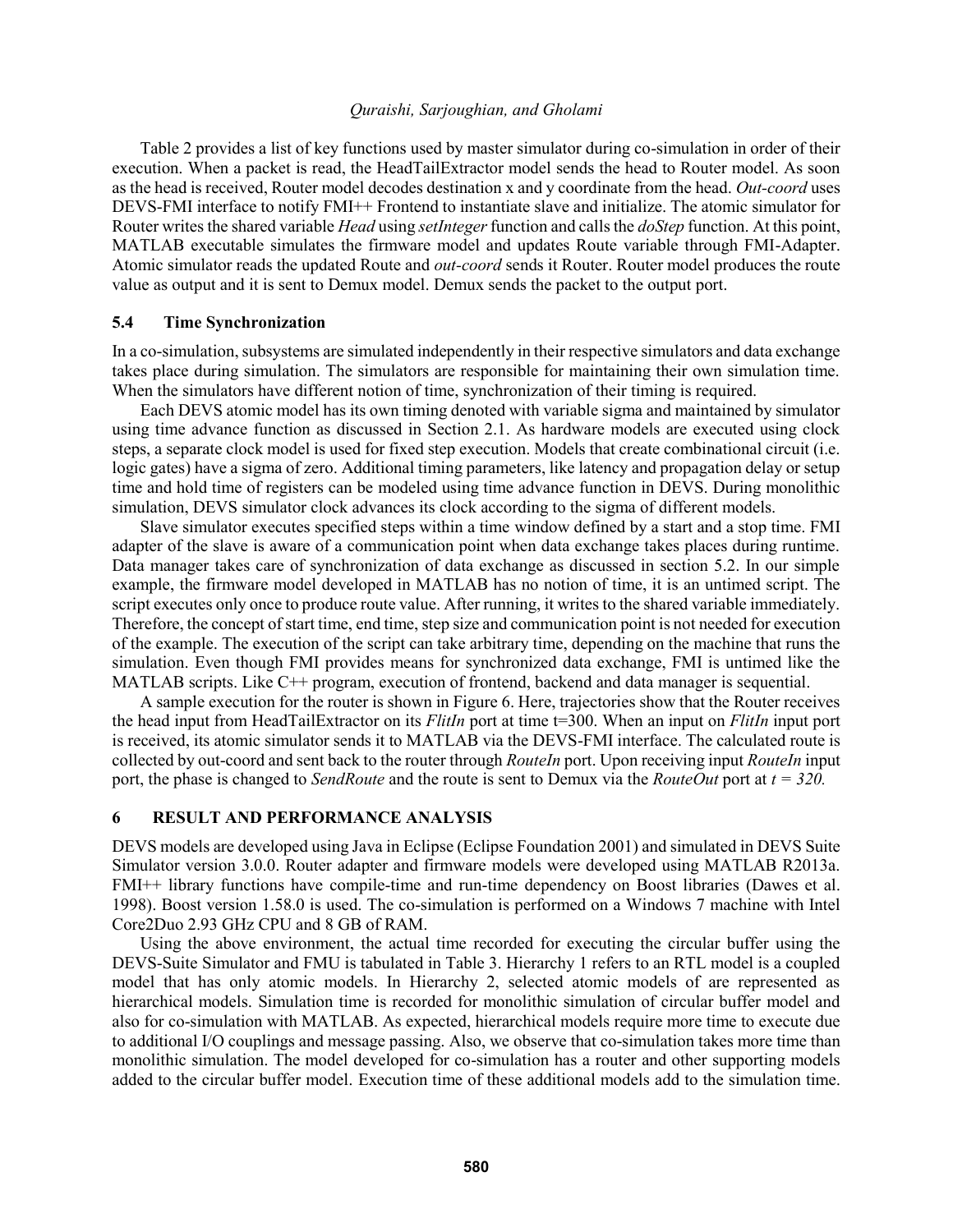Moreover, in co-simulation, time to instantiate slave, run steps in slave simulator and data exchange in FMI requires more computational resources and thus require additional time to execute.

| <b>FMI Function</b> | <b>Purpose</b>                                                                              |
|---------------------|---------------------------------------------------------------------------------------------|
| instantiateSlave    | Master invokes slave simulator to initiate co-simulation                                    |
| initializeSlave     | Initialize slave with timing information (start time, stop time)                            |
| setInteger          | Set the value of shared input Integer variable                                              |
| doStep              | When master calls doStep function, slave performs simulation steps specified by start time, |
|                     | stop time and number of steps.                                                              |
| getInteger          | Get updated value of shared output variable after simulation                                |

Table 2: List of key functions used in FMI for co-simulation in order of execution.

Table 3: Simulation times for monolithic simulation and co-simulation of the circular buffer model.

| <b>Simulation</b>          | Model                  | <b>Simulation Time (seconds)</b> |                    |                    |                     |
|----------------------------|------------------------|----------------------------------|--------------------|--------------------|---------------------|
| Type                       |                        | 100 Steps                        | <b>1,000 Steps</b> | <b>5,000 Steps</b> | <b>10,000 Steps</b> |
| Monolithic (DEVS-Suite)    | Hierarchy1             | 0.54                             | 3.35               | 28.74              | 116.35              |
|                            | Hierarchy <sub>2</sub> | 0.49                             | 3.35               | 29.04              | 118.94              |
| Co-simulation (DEVS-Suite, | Hierarchy1             | 0.87                             | 5.43               | 46.51              | 160.55              |
| FMU)                       | Hierarchy <sub>2</sub> | 0.86                             | 5.60               | 47.63              | 165.59              |



Figure 6: Superdense TimeView trajectories showing I/O communication of Router.

# **7 OBSERVATION**

In this paper, we have demonstrated a co-simulation of hardware RTL DEVS model with a software system using FMI. In DEVS Suite Simulator, we modeled circular buffer at RTL level and a router abstracted as a hardware IP having a firmware counterpart. The firmware is abstracted as MATLAB script and our software system is represented by MATLAB script running in MATLAB execution engine. We coupled DEVS-Suite Simulator with MATLAB and thus support co-simulation of RTL and software system. Existing HDL simulators support co-simulation with software system at behavioral abstraction level.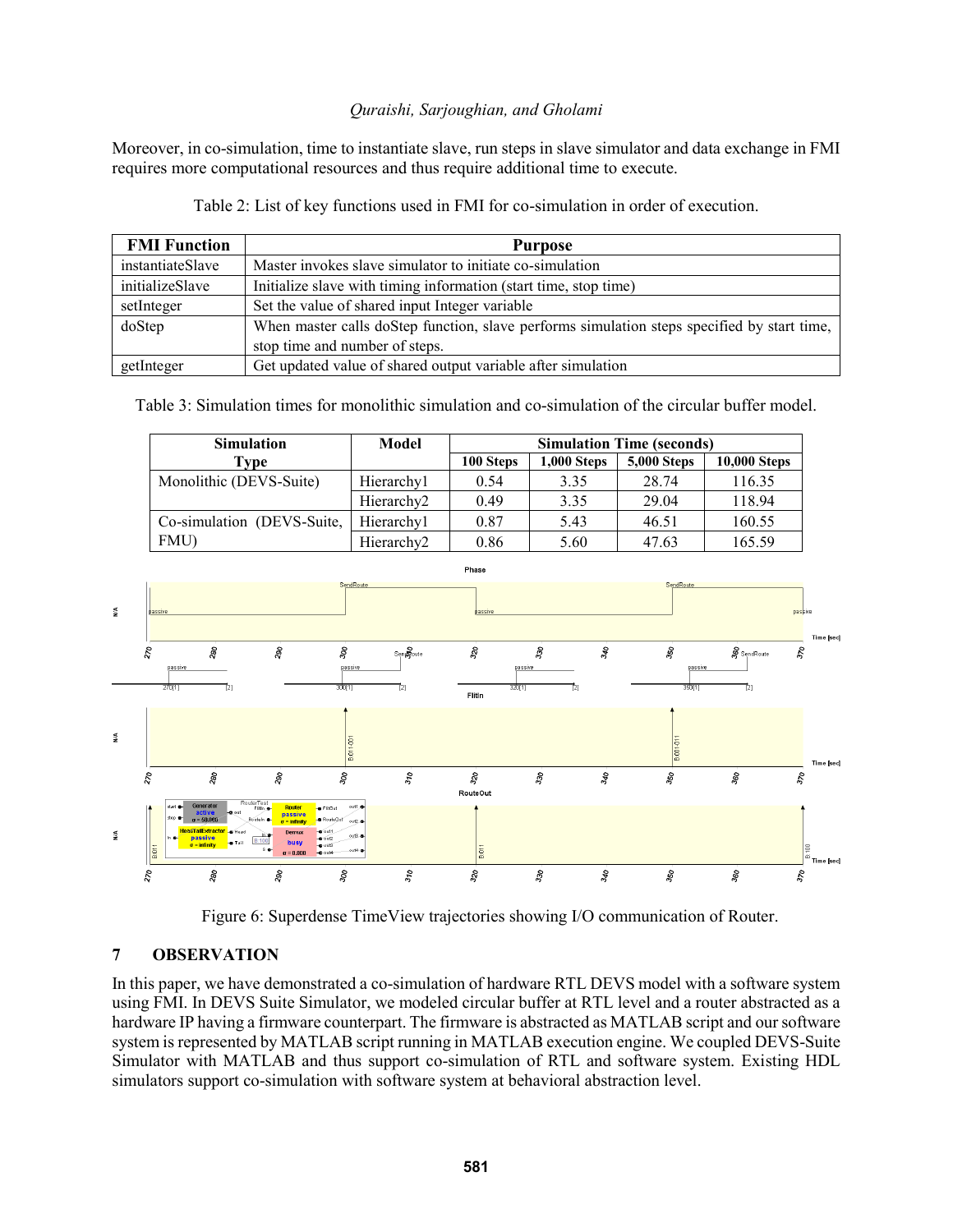MATLAB is primarily developed for matrix algebra and vector calculation using scripts. DEVS, however, is a time and event-driven modeling method. The firmware model developed in MATLAB is untimed. If we want to co-simulate with the software system that has a different mechanism of keeping time, it adds complexity to the design and execution. Coupling DEVS-Suite Simulator with MATLAB can be viewed as a first exemplar step to show co-simulation of RTL and Software System. This work can be extended to support coupling with tools that provide formal modeling and timing specifications.

As mentioned in Section 4.1, the RTL model in DEVS is developed using the MIPS library and some newly developed RTL models. For large-scale designs, automatic support for generation of RTL for FPGA from RTL DEVS models is key and remains as future work.

#### **8 CONCLUSION**

This paper presents DEVS modeling at System and RTL abstraction levels and co-simulation of RTL model with the software system. This is useful for co-simulating NoC system that include software. The developed proposed approach introduces FMI to support hybrid DEVS Suite Simulator and FMUs. The prototype DEVS-FMI interface developed for DEVS-Suite demonstrates lightweight interoperability with other tools. We observe that the model in MATLAB is a simple untimed script and coupling it with the DEVS-Suite presents hybrid FMI-based models and co-simulation. Ongoing research includes development of automation support for DEVS RTL from system level DEVS abstractions as well as enabling mapping from DEVS RTL to VHDL RTL and thus FPGA. Such model transformation supported with FMI is likely to help avoid some barriers associated with simulation-based design for NoC, SoC, and Internet of Things.

### **ACKNOWLEDGMENTS**

We thank the anonymous referees for their valuable comments on an earlier version of this manuscript.

## **REFERENCES**

ACIMS. 2018. *DEVS-Suite Simulator 4.0.0.* https://acims.asu.edu/software/devs-suite/.

- Ahmed, K., J. Liu, H. Badawy, and S. Eidenbenz. 2017. "A Brief History of HPC Simulation and Future challenges". In *Proceedings of the 2017 Winter Simulation Simulation Conference,* edited by W. K. V. Chan et al., 419–430. Piscataway, New Jersey: IEEE
- Blochwitz, T., M. Otter, M. Arnold, C. Bausch, C. Clauß, H. Elmqvist, A. Junghanns, et al. 2011. "The Functional Mockup Interface for Tool Independent Exchange of Simulation Models". In *Proceedings*  of the 8th International Modelica Conference, March 20<sup>th</sup>-22<sup>nd</sup>, Technical University, Dresden, Germany, 105–114.
- Camus, B., V. Galtier, and M. Caujolle. 2016. "Hybrid Co-simulation of FMUs using DEV&DESS in MECSYCO". Symposium on Theory of Modeling & Simulation (TMS-DEVS), April 3<sup>rd</sup>-6<sup>th</sup>, Pasadena, CA, 1–8.
- Camus, B., T. Paris, J. Vaubourg, Y. Presse, C. Bourjot, L. Ciarletta, and V. Chevrier. 2018. "Co-simulation of Cyber-Physical Systems using a DEVS Wrapping Strategy in the MECSYCO Middleware" *Simulation.*
- Chen, Y., and H. S. Sarjoughian. 2009. "A Component-Based Simulator for MIPS32 processors" *Simulation* 86(5-6):1–18.

Dally, W. J., and B. Towles. 2004. *Principles & Practices of Interconnection Networks.* Morgan Kaufmann. Dawes, B., D. Abrahams, and R. Rivera. 1998. Boost C++ Libraries. http://www.boost.org/.

- Eclipse Foundation. 2001. Eclipse. https://www.eclipse.org/.
- Fard, M. D., and H. S. Sarjoughian. 2015. "Visual and Persistence Behavior Modeling for DEVS in CoSMoS". In *Proceedings of the Symposium on Theory of Modeling and Simulation: DEVS Integrative*  M&S Symposium, April 12<sup>th</sup>-15<sup>th</sup>, Alexandria, United States.